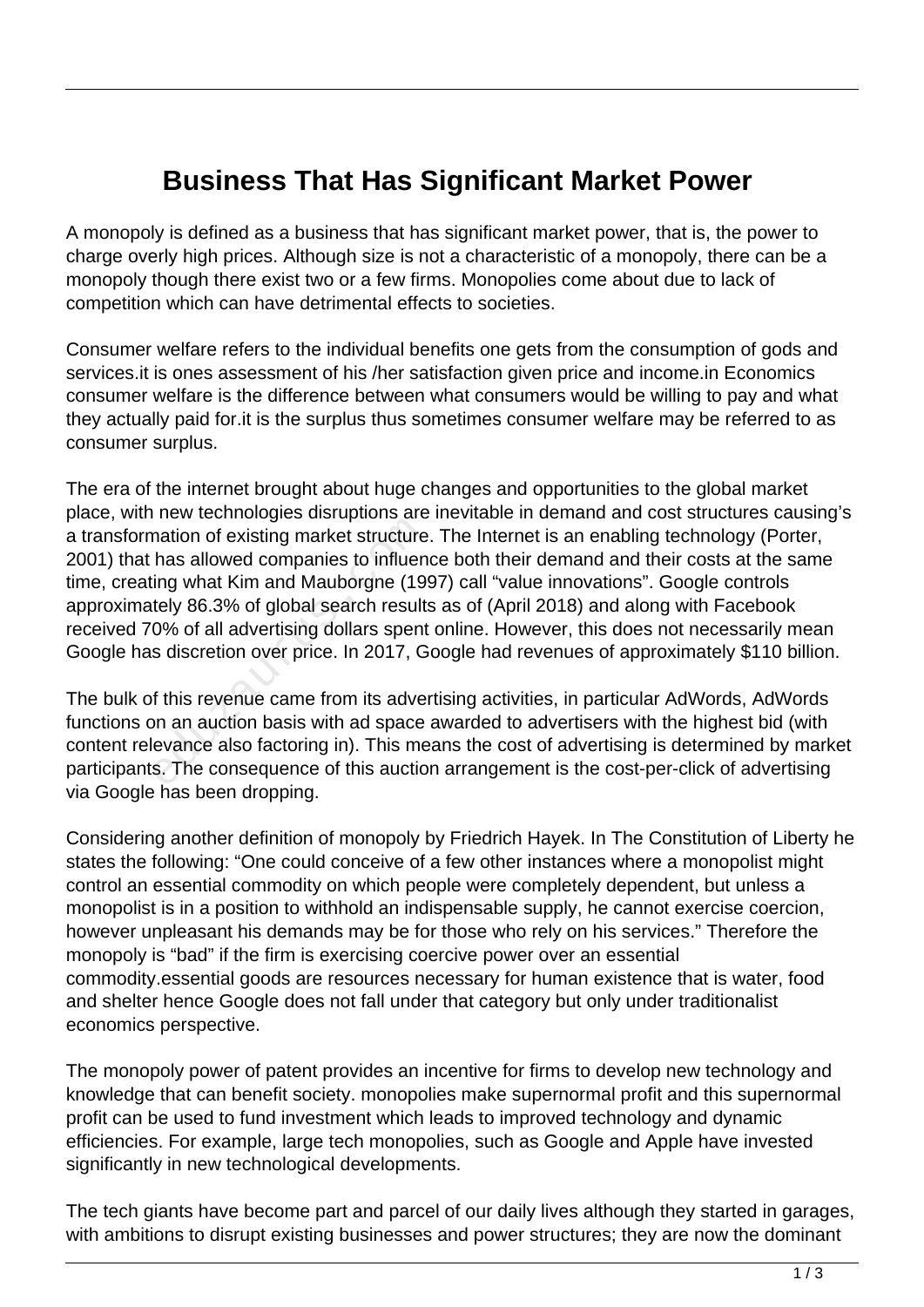companies seeking to maintain their position.

20 years ago, only one of the top 8 companies in the world was a technology company. Today seven of the eight most valuable are tech companies, with five based in the US and two in China. They are: Apple (worth \$927 billion), Amazon (\$778 billion), Alphabet (the holding company for Google, worth \$766 billion), Microsoft (\$751 billion), Facebook (\$542 billion), Alibaba (the 'Chinese Amazon', \$499 billion) and Tencent (the 'Chinese Facebook', \$491 billion), with a combined market capitalisation of \$4.75 trillion.the remarkable thing is the pace at which this technology companies have captured top spot.

Many of these tech companies have seized entirely new markets, like Amazon with ebooks or Google with search engines; or they share a market with a small group of competitors, like Google and Apple for smartphone operating systems. Other markets have been disrupted, with the tech companies generally coming out on top, like Google and Facebook in advertising, or Facebook and Tencent for messaging via Messenger, WhatsApp and Wechat, which they all own.

The extent to which tech giants dominate the advertising space is an example of how they are able to enter new markets with large players and an established way of doing business, only to fundamentally change the way of doing business and capture the market. Out of a total \$172.2 billion of advertising spend in the top 10 companies, over 60% goes to just Google and Facebook. Only taking online spend into account means that Google and Facebook have an 84% market share. the visible to which tech giants dominate the<br>ter new markets with large players<br>tally change the way of doing busit<br>dvertising spend in the top 10 com<br>Only taking online spend into acc<br>et share.<br>ost interesting is that de

What is most interesting is that despite this dominance none are seen by regulators as monopolies, though the big challenge is whether legally they should be defined as monopolies. There needs a broader definition of that does not require customers to be overcharged, but one that is based on the power the companies have over the market.

Google, Amazon and Facebook have great technologies but there current status and financial success comes from regulatory and antitrust laws mistakes. Amazon was allowed to buy dozens of e commerce rivals and online booksellers to give it a monopsony position in the book industry. Google was able to buy its main competitor, DoubleClick, and vertically integrate online ad markets by buying advertising exchanges. Facebook was able to acquire Instagram and WhatsApp with no regulatory challenges. Google, Amazon, Apple, Facebook, and Microsoft have together acquired over 500 companies in the last 10 years.

Most new tech startups never get the chance to compete with the established companies, because as soon as they prove their technologies, they are acquired,also evidence is showing that increasing industrial concentration via all the merger activity is leading to lower productivity, lower wages and destroyed economic dynamism. And despite the fetish for lower prices, highly concentrated industries have been raising prices on their consumers. This is why you keep paying more for worse service on airlines, as an example.

The marketplace has always had big companies seeking monopoly positions in markets, and over time legislation and policy have been made up to try and ensure that their harms are counteracted. This new generation of tech monopolies poses a serious challenge for how we understand the concept of monopoly itself, as well as traditional thinking about what ways we should adopt to mitigate against the potential negative consequences. The tech giants, many of